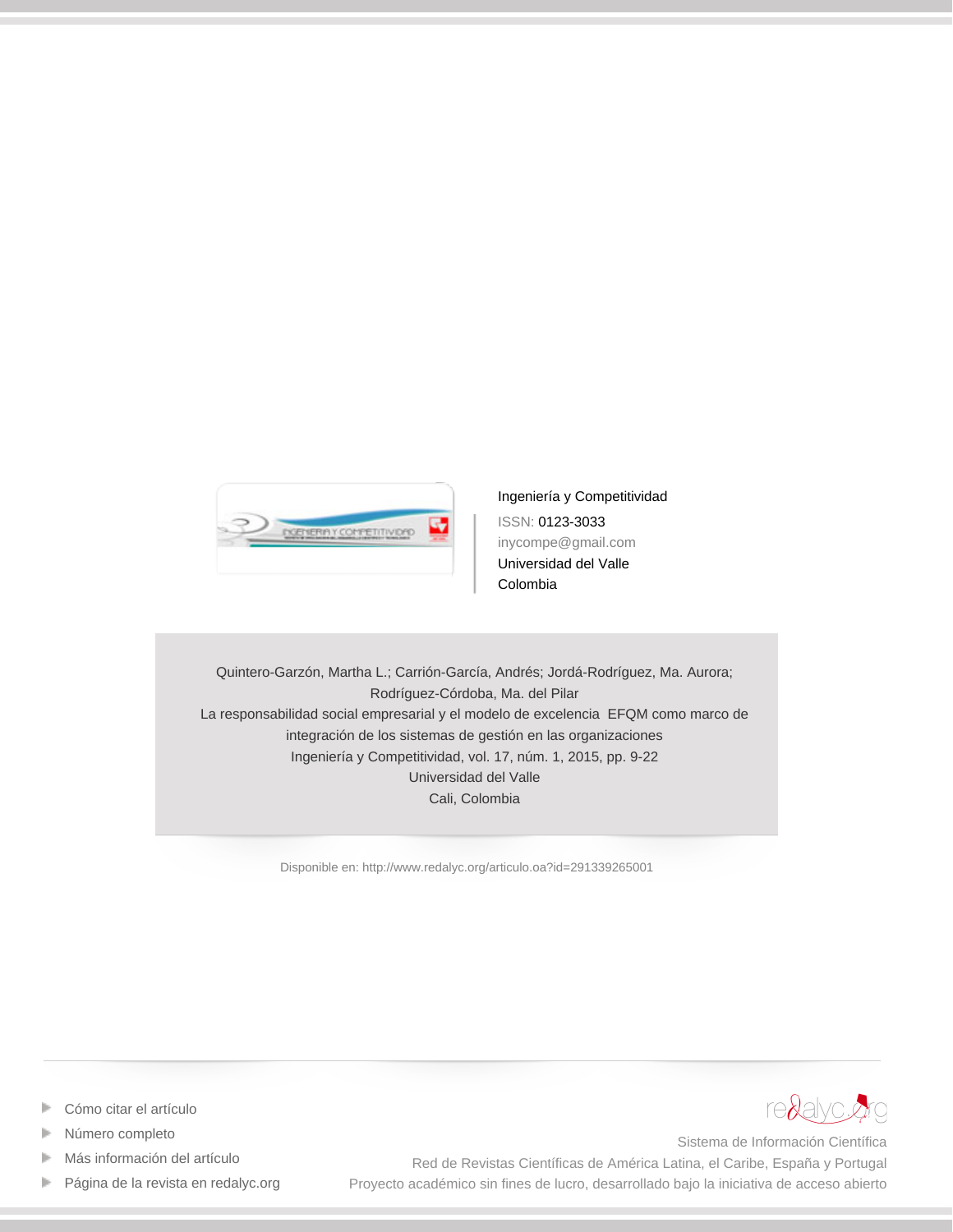INGENIERÍA INDUSTRIAL

# **La responsabilidad social empresarial y el modelo de excelencia EFQM como marco de integración de los sistemas de gestión en las organizaciones**

INDUSTRIAL ENGINEERING

# **Corporate social responsibility and the EFQM excellence model as a frame work for integration of management systems in organizations**

**Martha L. Quintero-Garzón\*§, Andrés Carrión-García\*\*, Ma. Aurora Jordá-Rodríguez\*\*\*, Ma. del Pilar Rodríguez-Córdoba\*\*\*\***

*\*Escuela de Ingeniería Industrial. Universidad del Valle. Cali, Colombia. \*\* Departamento de Estadística e Investigación Operativas Aplicadas y Calidad. Universidad Politécnica de Valencia. Valencia, España. \*\*\*Departamento de Organización de Empresas. Universidad Politécnica de Valencia. Valencia, España. \*\*\*\*Facultad de Ingeniería. Universidad Nacional de Colombia. Manizales, Colombia. §martha.quintero@correounivalle.edu.co, acario@eio.upv.es, ajorda@omp.upv.es, mdrodriguezco@unal.edu.co.*

(Recibido: septiembre 20 de 2013 - Aceptado: marzo 18 de 2015 )

#### **Resumen**

La Responsabilidad Social Empresarial (RSE) es hoy un tema obligado en las organizaciones. Se empieza a reconocer que las empresas, además de producir bienes y servicios, son también responsables de los riesgos que generan, no sólo para sus trabajadores, sino por la contaminación al medio ambiente. Ésta investigación se desarrolló con el propósito de definir un marco de integración para los sistemas de gestión en calidad, ambiental y salud ocupacional, tomando la RSE y el modelo de excelencia EFQM como base. Entre los resultados se tiene la generación de un modelo bajo los principios de la RSE y de indicadores con los cuales la gerencia pueda medir la madurez de su RSE. Con ello se propone que muestren su RSE, mediante las buenas acciones que una organización demuestre desde el punto de vista empresarial: no contaminación, respeto y preocupación por sus trabajadores, clientes y Stakeholders. Se proporciona, por tanto, a las organizaciones una justificación válida para incursionar en acciones de RSE, de tal manera que integrando este concepto en su estrategia básica y en su sistema de gestión global, serán más productivas y podrán convertirse en empresas competitivas y socialmente responsables con criterios de excelencia.

*Palabras clave: Gestión sostenible integral, modelo de excelencia EFQM, responsabilidad social empresarial, sistemas de gestión.*

#### **Abstract**

Corporate Social Responsibility (CSR) is an important topic for modern organizations. Companies around the world recognize that their purpose is not only manufacturing products or services; they are also responsible for the risks that can affect not only their workers but the environment as well.This research was conducted with the main objective of defining an integration framework for quality, environmental, and occupational health management systems based on CSR and the EFQM excellence model. This research project tends to be explanatory and oriented to theoretical structures, and because of its methodological approach and foundations we used qualitative and quantitative tools. After this, we used quantified information through case studies.As a result, we generated a model under the CSR guiding principles and indicators that can help measure the maturity of a company's CSR.A valid justification is given for organizations to start taking CSR actions, in such a way that they can integrate CSR in their base strategy and in their global management system. The benefits of doing this are improvements in productivity and that organizations can become competitive and socially responsible with excellence criteria.

*Keywords: Comprehensive sustainable management, corporate social responsibility, management systems.*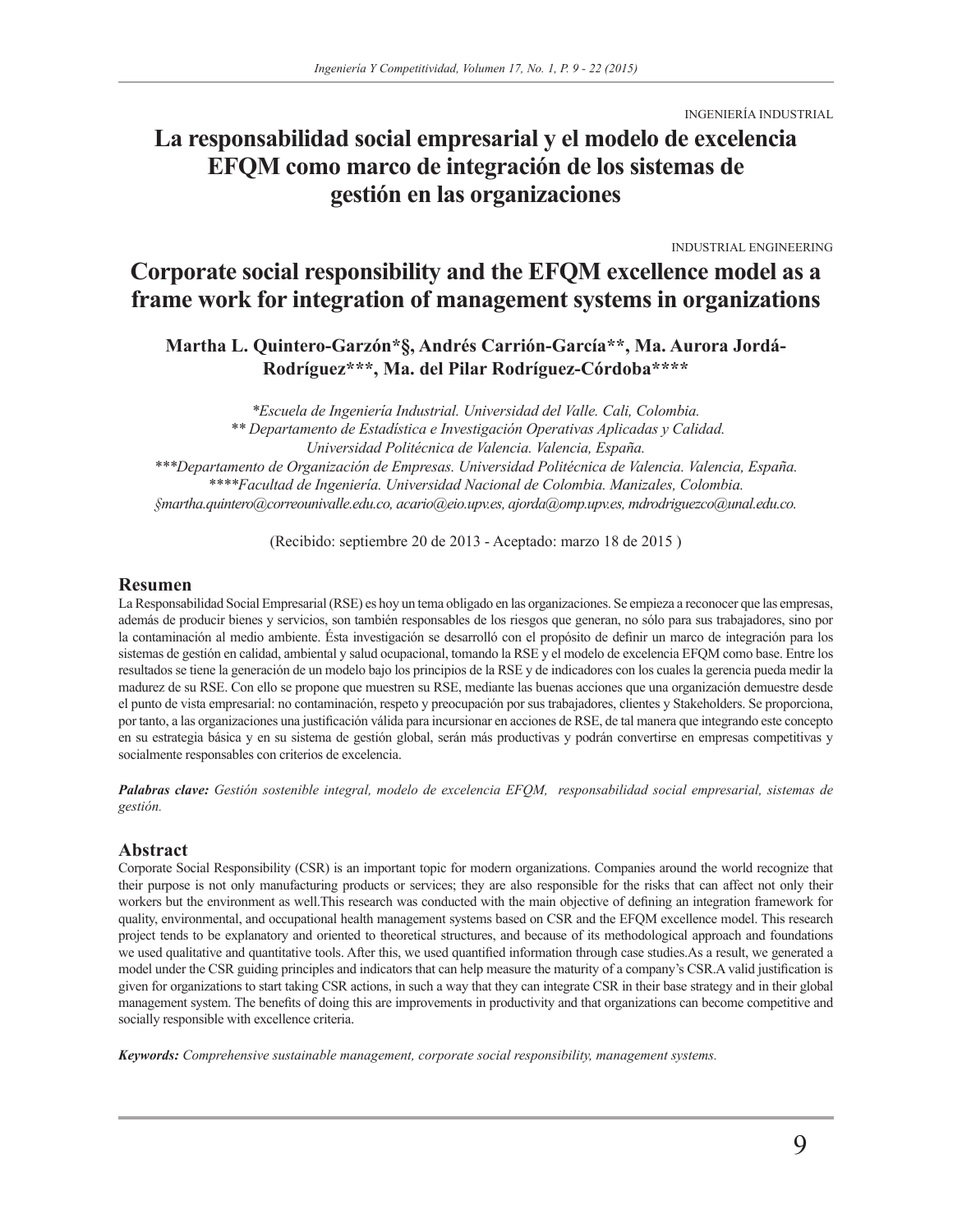## **1. Introduction**

Corporate Social Responsibility, from now on CSR, was seen a few years ago as the "economic contribution" that an organization gave to stakeholders, as retribution for any damage caused to the environment or to be seen as a generous organization that shares benefits with others.

Some organizations, on the other hand, saw it as an obligation beyond the economic factor, so they were afraid to commit to any initiative, because it did not belong to the core purpose of their organizations (the distribution of earnings among the shareholders or the owners of the company), so the was no interest in participating in any CSR initiative.

As time passed by, companies started to notice that CSR did show gains to those that started to involve it as part of their day to day operations. Processes and their execution began to be revised, not only for their generation of financial gains but also for their impact on the well being of employees, society at large and their impact on the environment (Cortina, 2005; García-Marza, 2006).

With this research we want to show companies not only the importance of the concept of CSR, but how such a concept can be tied with the excellence models and the integration that can be done with the quality, environmental, and occupational health and safety management systems. Also, to provide them with continuous improvement tools that will help them to increase their productivity, integrating CSR to the basic strategy and in the global management system. Approaching CSR as a differential competitive advantage, can contribute to a real Comprehensive Sustainable Management.

This CSR concept is not new, the innovation was how it was used in this research; that is, presenting the relationship it poses with the comprehensive management system, that encompasses the quality, environmental, security and occupational health systems in the organization. In this way, the intention is to generate a change of attitudes in the organization and in the community, related to the concept of CSR and the impact its involvement on the global management of companies has on society.

To justify this proposal, the methods employed, and the results obtained will be presented, as well as some of the key concepts included in this subject.

## **2. Methodology**

To generate the methodological model of the Comprehensive Sustainable Management, we analyzed the integration between management systems, the EFQM model and the principles of CSR.

This analysis started with the study of the individual relationship between the principles of each management system and the foundations of the EFQM excellence model. Next, we established the relationship between the individual criteria of each management norm and the EFQM model criteria. (See example for EMS in Table 1, Table 2 and Table 3). Finally, we showed the relationship between the Integrated Management System (IMS) and the principles of Corporate Responsibility consigned in the ISO 26000:2010 and the GTC 180 in RS (GTC 180, 2008). These relationships constitute the foundation for the generation of the COMPREHENSIVE SUSTAINABLE MANAGEMENT SYSTEM (Quintero, 2012).

We demonstrated that the quality, environmental, security and occupational health management systems have a close relationship with the EFQM excellence model. If the management systems are already implemented, the requirements for the EFQM model can be satisfied in a much simpler way.

We also showed that the guidelines related to social responsibility presented in the Colombian norm GTC 180:2008 may be integrated to these systems, enabling organizations to have a an internal socially responsible approach. Complying with these guidelines would make it easier for organizations to abide by the principles presented in the international norm ISO 26000:2010, related to social responsibility.

With these relationships we demonstrated that COMPREHENSIVE SUSTAINABLE MANAGEMENT is directed towards a definite group of stakeholders, such as shareholders and investors, customers, suppliers, employees, the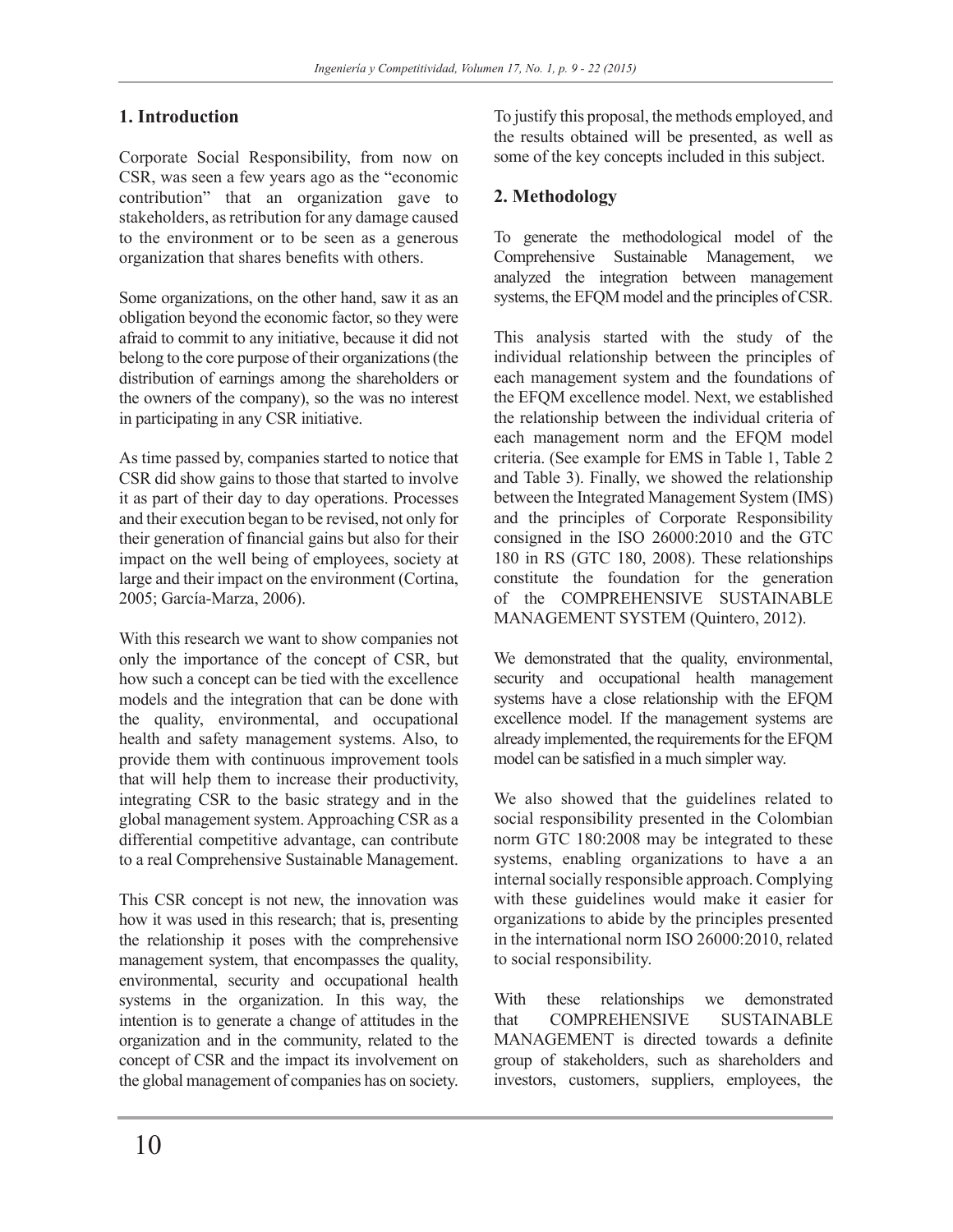| Principles of ISO 14001:2004                                              | <b>Fundamentals EFOM: 2010 Excellece Model</b>    |
|---------------------------------------------------------------------------|---------------------------------------------------|
| . Secure a demonstrable commitment to environmental<br>management.        | $\cdot$ Adding value for customers                |
| · Promote continuous environmental improvement                            | · Leading with vision, inspiration and integrity. |
| · To promote a wide interest within the public and the standard<br>users. | · Achieving succeeding through people.            |
| · Must be Practices that are useful and usable.                           | · Managing by Processes.                          |
| · To Reduce environmental incidents that Lead to legal liability.         | · Building partnerships.                          |
| · Identify significant Environmental aspects of the Organization.         | · Nurturing creativity and Innovation.            |
| • Give importance to the evaluation of the Legal Fulfillment.             | · Taking Responsibility for a Sustainable Future. |
|                                                                           | · Achieving balanced results.                     |

*Table 1. Principles underlying the SGA\_ISO 14001 : 2004 and the EFQM Excellence Model 2010.*

*Table 2. Criteria and sub-criteria of the EFQM model*

| 1b. Leaders define, monitor, review and drive the improvement of<br>the organisation's management system and performance.<br>1. Leadership<br>1c. Leaders engage with external stakeholders.<br>1d. Leaders reinforce a culture of excellence with the organisation's people.<br>1e. Leaders ensure that the organisation is flexible and manages<br>change effectively.<br>2a. Strategy is based on understanding the needs and expectations<br>of both stakeholders and the external environment.<br>2b. Strategy is based on understanding internal performance and<br>capabilities.<br>2. Strategy<br>2c. Strategy and supporting policies are developed, reviewed and<br>updated to ensure economic, societal and ecological sustainability.<br>2d. Strategy and supporting policies are communicated and<br>deployed through plans, processes and objectives.<br>3a. People plans support the organisation's strategy.<br>3b. People's knowledge and capabilities are developed.<br>3. People.<br>3c. People are aligned, involved and empowered.<br>3d. People communicate effectively throughout the organisation.<br>3e. People are rewarded, recognised and cared for. | 1a. Leaders develop the mission, vision, values and ethics and act<br>as role models. |
|----------------------------------------------------------------------------------------------------------------------------------------------------------------------------------------------------------------------------------------------------------------------------------------------------------------------------------------------------------------------------------------------------------------------------------------------------------------------------------------------------------------------------------------------------------------------------------------------------------------------------------------------------------------------------------------------------------------------------------------------------------------------------------------------------------------------------------------------------------------------------------------------------------------------------------------------------------------------------------------------------------------------------------------------------------------------------------------------------------------------------------------------------------------------------------|---------------------------------------------------------------------------------------|
|                                                                                                                                                                                                                                                                                                                                                                                                                                                                                                                                                                                                                                                                                                                                                                                                                                                                                                                                                                                                                                                                                                                                                                                  |                                                                                       |
|                                                                                                                                                                                                                                                                                                                                                                                                                                                                                                                                                                                                                                                                                                                                                                                                                                                                                                                                                                                                                                                                                                                                                                                  |                                                                                       |
|                                                                                                                                                                                                                                                                                                                                                                                                                                                                                                                                                                                                                                                                                                                                                                                                                                                                                                                                                                                                                                                                                                                                                                                  |                                                                                       |
|                                                                                                                                                                                                                                                                                                                                                                                                                                                                                                                                                                                                                                                                                                                                                                                                                                                                                                                                                                                                                                                                                                                                                                                  |                                                                                       |
|                                                                                                                                                                                                                                                                                                                                                                                                                                                                                                                                                                                                                                                                                                                                                                                                                                                                                                                                                                                                                                                                                                                                                                                  |                                                                                       |
|                                                                                                                                                                                                                                                                                                                                                                                                                                                                                                                                                                                                                                                                                                                                                                                                                                                                                                                                                                                                                                                                                                                                                                                  |                                                                                       |
|                                                                                                                                                                                                                                                                                                                                                                                                                                                                                                                                                                                                                                                                                                                                                                                                                                                                                                                                                                                                                                                                                                                                                                                  |                                                                                       |
|                                                                                                                                                                                                                                                                                                                                                                                                                                                                                                                                                                                                                                                                                                                                                                                                                                                                                                                                                                                                                                                                                                                                                                                  |                                                                                       |
|                                                                                                                                                                                                                                                                                                                                                                                                                                                                                                                                                                                                                                                                                                                                                                                                                                                                                                                                                                                                                                                                                                                                                                                  |                                                                                       |
|                                                                                                                                                                                                                                                                                                                                                                                                                                                                                                                                                                                                                                                                                                                                                                                                                                                                                                                                                                                                                                                                                                                                                                                  |                                                                                       |
|                                                                                                                                                                                                                                                                                                                                                                                                                                                                                                                                                                                                                                                                                                                                                                                                                                                                                                                                                                                                                                                                                                                                                                                  |                                                                                       |
|                                                                                                                                                                                                                                                                                                                                                                                                                                                                                                                                                                                                                                                                                                                                                                                                                                                                                                                                                                                                                                                                                                                                                                                  |                                                                                       |
|                                                                                                                                                                                                                                                                                                                                                                                                                                                                                                                                                                                                                                                                                                                                                                                                                                                                                                                                                                                                                                                                                                                                                                                  |                                                                                       |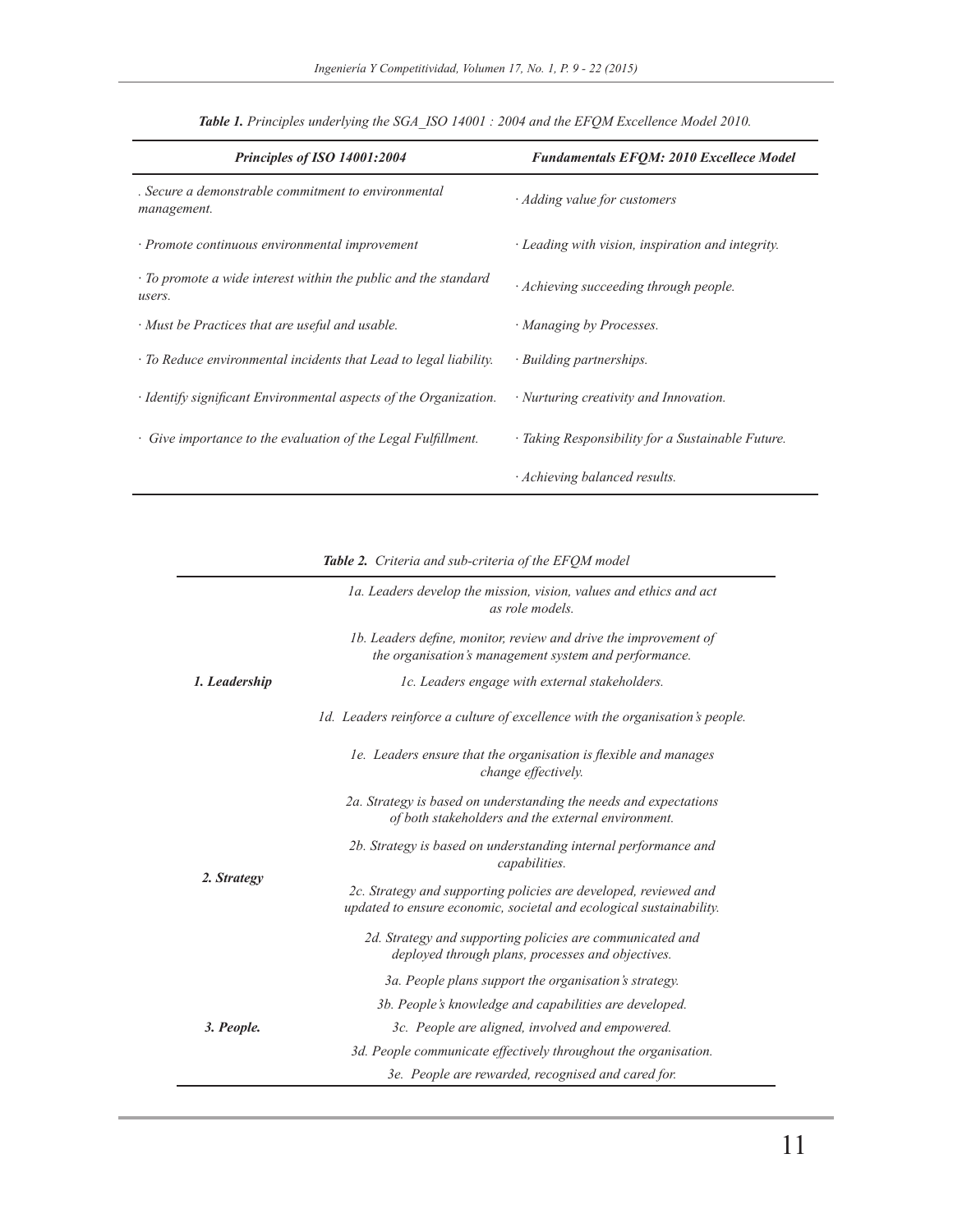|                                                          |   |   |            |  |                 | <b>EFQM CRITERIA</b> |                         |        |  |
|----------------------------------------------------------|---|---|------------|--|-----------------|----------------------|-------------------------|--------|--|
|                                                          |   |   | Leadership |  | <b>Strategy</b> |                      |                         | People |  |
| ISO 14001:2004                                           | a | b |            |  |                 |                      | c d e a b c d a b c d e |        |  |
| 4. Requiriments Environmental Management System          |   |   |            |  |                 |                      |                         |        |  |
| 4.1. Systemic requirements                               |   |   |            |  |                 |                      |                         |        |  |
| 4.2. Policy requirements                                 |   |   |            |  |                 |                      |                         |        |  |
| 4.3. Planning requirements                               |   |   |            |  |                 |                      |                         |        |  |
| 4.3.1. Identify your environmental aspects.              |   |   |            |  |                 |                      |                         |        |  |
| 4.3.2. Clarify legal and other requirements.             |   |   |            |  |                 |                      |                         |        |  |
| 4.3.3. Establish objectives and programs.                |   |   |            |  |                 |                      |                         |        |  |
| 4.4. Operational requirements                            |   |   |            |  |                 |                      |                         |        |  |
| 4.4.1. Provide resources and establish jobs.             |   |   |            |  |                 |                      |                         |        |  |
| 4.4.2. Deliver training and awareness programs.          |   |   |            |  |                 |                      |                         |        |  |
| 4.4.3. Establish communication procedures.               |   |   |            |  |                 |                      |                         |        |  |
| 4.4.4. Document your environmental management system.    |   |   |            |  |                 |                      |                         |        |  |
| 4.4.5. Control environmental management documents.       |   |   |            |  |                 |                      |                         |        |  |
| 4.4.6. Control environmentally significant operations.   |   |   |            |  |                 |                      |                         |        |  |
| 4.4.7. Establish an emergency management process         |   |   |            |  |                 |                      |                         |        |  |
| 4.5. Checking requirements                               |   |   |            |  |                 |                      |                         |        |  |
| 4.5.1. Establish monitoring and measurement capabilities |   |   |            |  |                 |                      |                         |        |  |
| 4.5.2. Evaluate legal and other compliance.              |   |   |            |  |                 |                      |                         |        |  |
| 4.5.3. Deal with your nonconformities.                   |   |   |            |  |                 |                      |                         |        |  |
| 4.5.4. Control your environmental records.               |   |   |            |  |                 |                      |                         |        |  |
| 4.5.5. Perform internal environmental management audits  |   |   |            |  |                 |                      |                         |        |  |
| 4.6. Review requirements                                 |   |   |            |  |                 |                      |                         |        |  |

*Table 3. Relationship between criteria of ISO 14001:2004 and the EFQM Excellence Model 2010*

community, and even the government when it relates to legal requirements. Also, more management systems could be added to this model if the organization so requires it.

### **2.1 Methodological approach of the research project**

We designed the methodology of this research project as a process based on management systems under the ISO 9001:2008 norm (for quality management systems), the ISO 14001:2004 norm (for environmental management systems), the OHSAS 18001:2007 norm (for occupational health and safety systems), the model of excellence EFQM 2010 and the parameters of CSR.

Considering the described method, Figure 1 presents the methodology proposed to fulfill the objectives of the research project. The general methodological approach presents the relationships that should provide a good integration, therefore guiding an organization towards excellence.

In this manner we find the relationships between the management systems and the parameters of the CSR, in such a way that we can determine if an organization is socially responsible based on the correct implementation, execution and integration of its management systems.

This proposal includes a theory section, founded in a comprehensive literature search conducted on the subjects related to the project. Our approach also proposes fieldwork that we undertook as a case study (Yin, 1989; Bonache, 1999; Vásquez & Angulo, 2003; Martínez, 2006).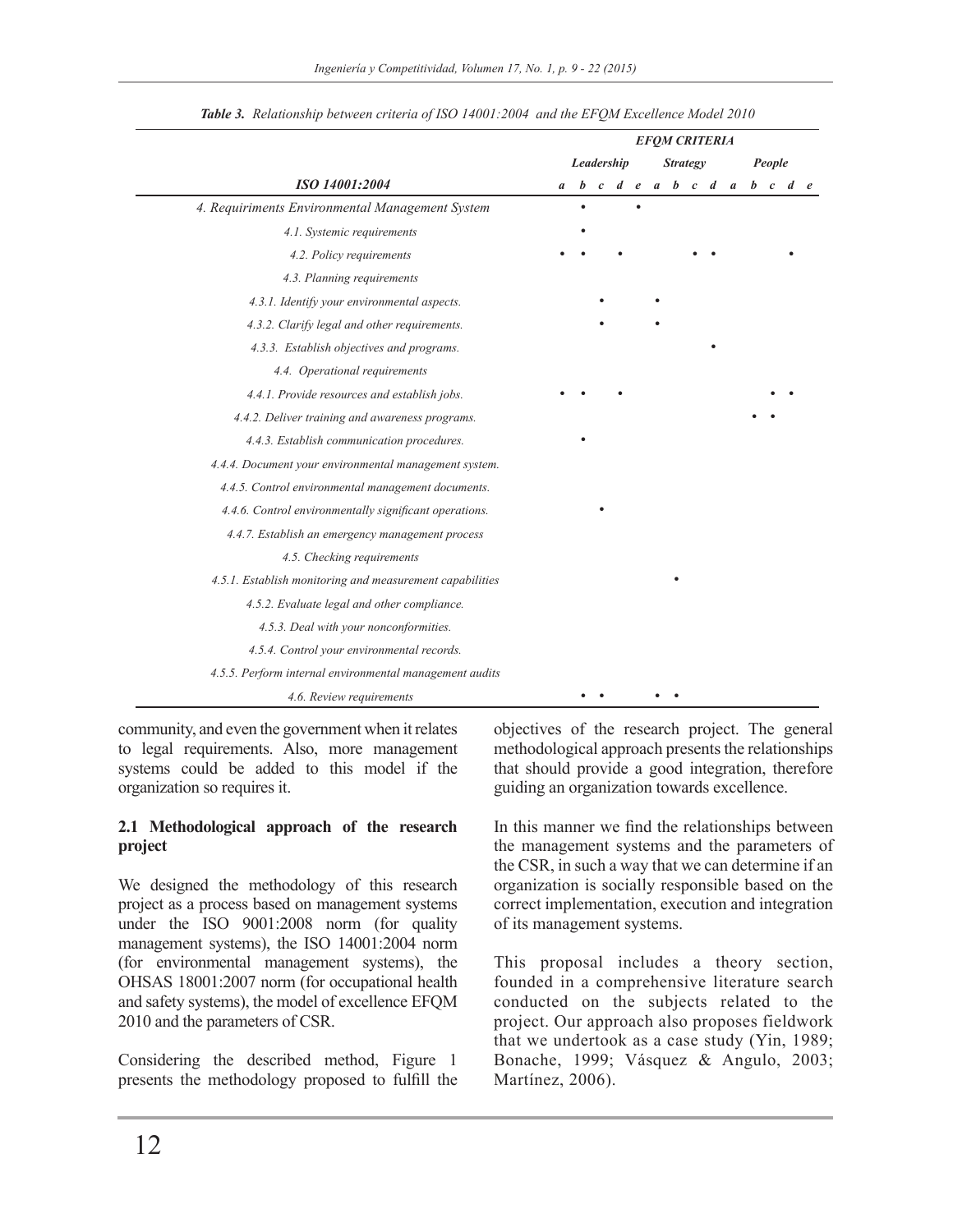



*Figure 1. Methodological model proposed of the research project.* 

We found that some of the main works for the fundamental theoretical basis were ATEHORTÚA (2008), CCE (2001), FORO DE EXPERTOS (2005), GRI - G4 (2013), ISO 9000:2005, MELLADO (2006), RUSSEL (2000), OIT (2003), RODRÍGUEZ and RICART (2004), and UNGLOBAL COMPACT (2001).

We organized the theoretical proposal in two phases. The first phase included the integration of the models for quality, environmental, occupational health and

safety management and their relationship to the model of excellence EFQM (Russel, 2000; Quintero, 2012). After this, we reviewed the parameters of CSR and their relationship with the Comprehensive Management System and the model of excellence EFQM, as presented in Figure 2.

We proposed these integrations considering the shared and non-shared characteristics of these management systems and their relationship with the parameters of CSR.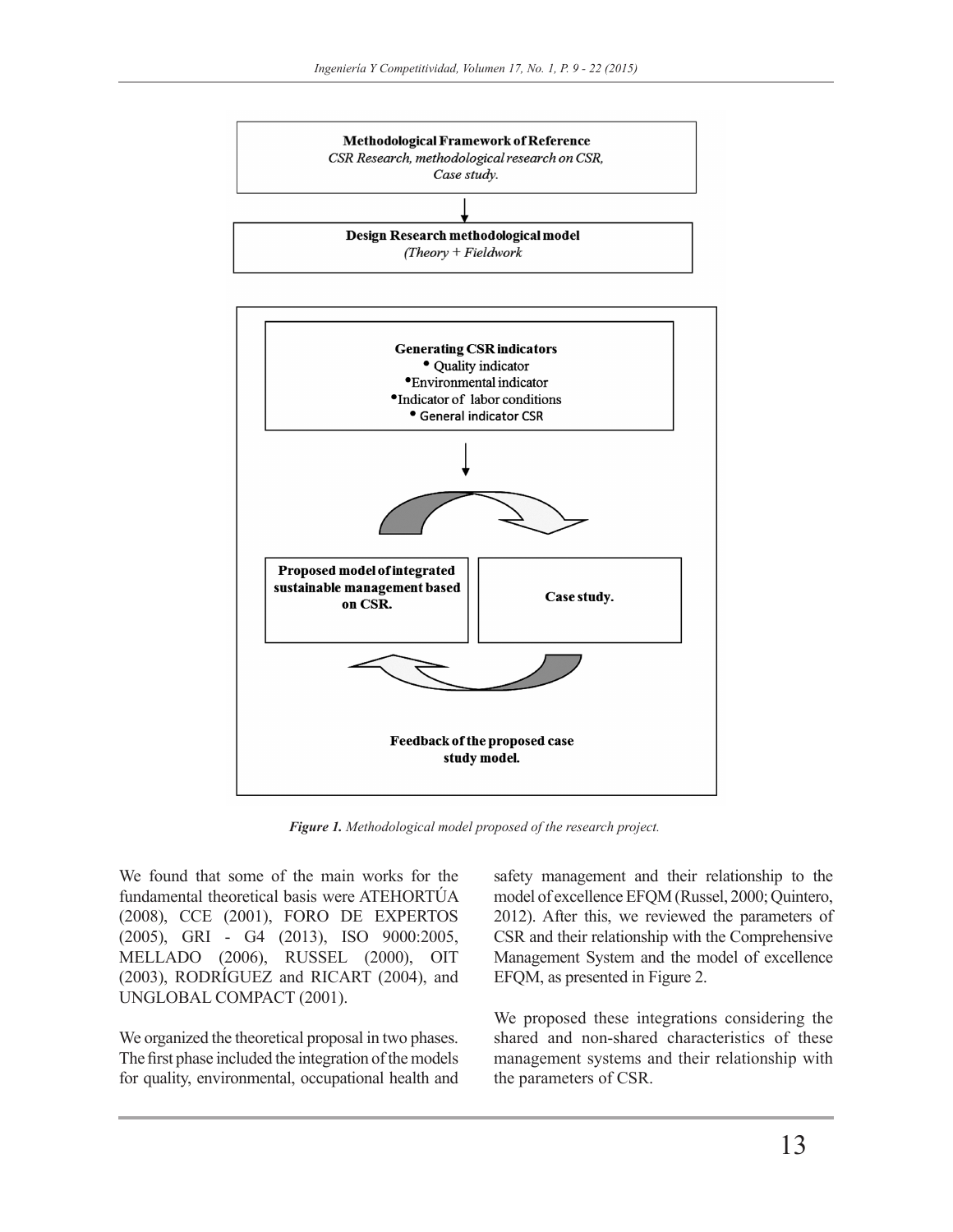

*Figure 2. Methodological foundation of the proposed system of integrated sustainable management*

Then, we applied what we proposed in the theoretical section through a case study, with the intent of verifying or refuting if these organizations are socially responsible, given that they have implemented the aforementioned management systems. To that end, we worked with two organizations in our region. One of them had certifications for the management systems of interest; the other one had implemented these management systems, but did not have certifications for them yet. It is worth noting that in this project we worked with two organizations, but the procedure could be applied to any organization.

### **2.2. Case study**

For the case study and to check the theoretical approach used, two local organizations participated in this study. Fist, a survey was designed and applied to obtain the necessary information that showed the level of maturity (comprehension) that employees had about the management system in all levels. Then,

a sample of the total number of workers was drawn from the process map of the organization and taking into account the number of workers involved in each process. It was a simple probabilistic draw with a proportional distribution, considering the weight of each process in the participating organizations. Table 4 presents an example of the procedure to obtain the sample in one of the organizations. We defined a measurement scale based on criteria from the experts in the organization and the researchers to analyze the results.

## **3. Results and discussion**

## **3.1 Structure of the generated model**

The methodological structure that is presented as the result of this research, demonstrated, how, using the integration and implementation of management systems, the EFQM excellence model and the principles of CSR, an organization could demonstrate that it is indeed a Socially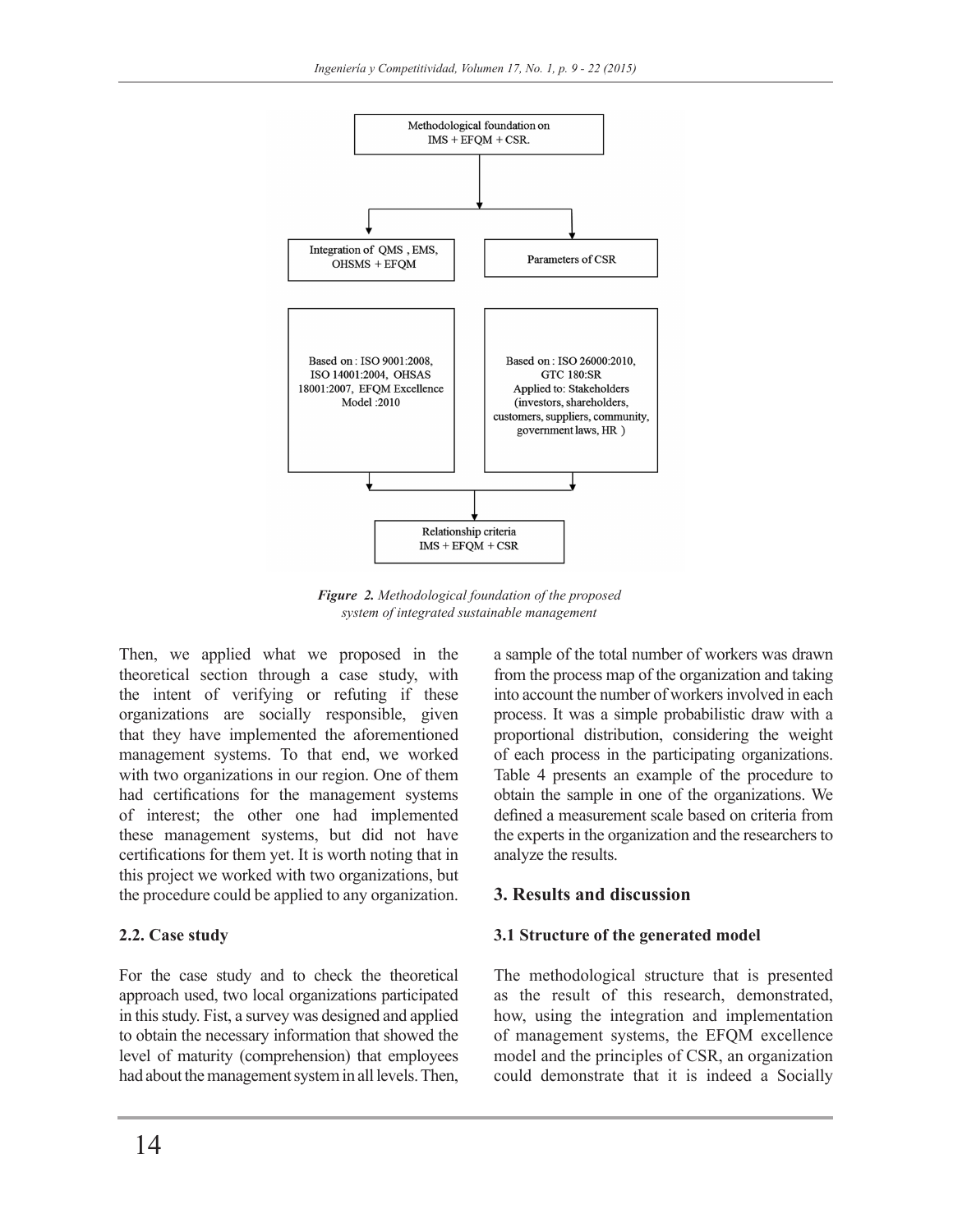|                                  | Proportional stratified random sampling |                  |                |
|----------------------------------|-----------------------------------------|------------------|----------------|
| <b>Stratum name</b>              | <b>Population Ni</b>                    | %                | Sample ni      |
| Manufacturing management         | $\mathfrak{Z}$                          | 1,06%            | $\mathcal{I}$  |
| Production                       | 106                                     | 37,32%           | 40             |
| <b>Quality Assurance</b>         | 19                                      | 6,69%            | 7              |
| Processes                        | $\overline{7}$                          | 2,46%            | $\mathfrak{Z}$ |
| Maintenance / Engineering        | 53                                      | 18,66%           | 20             |
| Healt/Safety / Environmental     | 9                                       | 3.17%            | 3              |
| Logistic                         | 19                                      | 6.69%            | 7              |
| Administrative /management.      | $\overline{2}$                          | 0.70%            | $\mathcal{I}$  |
| <b>Sales</b>                     | 28                                      | 9,86%            | 11             |
| Finance                          | 18                                      | 6,34%            | 7              |
| Technology                       | $\overline{4}$                          | 1,41%            | $\overline{c}$ |
| Shopping                         | 7                                       | 2,46%            | $\mathfrak{Z}$ |
| Human resources.                 | 6                                       | 2.11%            | $\overline{2}$ |
| Transportation and Logistics     | $\mathfrak{Z}$                          | 1,06%            | $\overline{I}$ |
| <b>TOTAL</b>                     | 284                                     |                  | 108            |
|                                  | <b>ESTIMATING PROPORTIONS</b>           |                  |                |
| p Value = $0,8$                  |                                         | q Value = $0,2$  |                |
| <i>Estimation error</i> = $0.05$ |                                         | Variance $=0.16$ |                |
| Tolerance or accuracy = $0.05$   |                                         | $Z = 1,64485363$ |                |
|                                  |                                         | $n = 107.6$      |                |

*Table 4. Calculation of sample size research XXXX*

Responsible Organization (Quintero, 2012). In Figure 3 the steps used to generate the Model of Comprehensive Sustainable Management are shown. In the conceptual Model of Figure 4 the systemic vision of the different levels of relationships and integration between the different management systems can be seen; also it shows how the principles of Corporate Responsibility can constitute a framework where all of them support the Comprehensive Sustainable Management. CSR is the action framework for the EFQM excellence model, which in turn is the action framework for the quality managements systems (QMS), the environmental management system (EMS), the occupational health management system and the Corporate Responsibility management system.

The model presents a modular structure (see Table 5), where the variables or characteristics that were determined as common to justify the

integration between each system considered, are shown. Also, the principles of Corporate Responsibility common to all the management systems are included.

Table 6 presents the Comprehensive Sustainable Management Model, which has incorporated the principles of the comprehensive management system such as: 1- Compromise and integrated policy, 2-Planning and assignment of responsibilities, 3- Process management, 4- Legal and other requirements, 5- Continuous Improvement, 6- Staff, training and communication, 7-Documentation and control, 8- Measurements, evaluation and audits, where different relationships are evaluated according to the strong, weak or marginal presence.

Also, the model has a structure according to the phase of the PDCA management cycle with a socially responsible focus.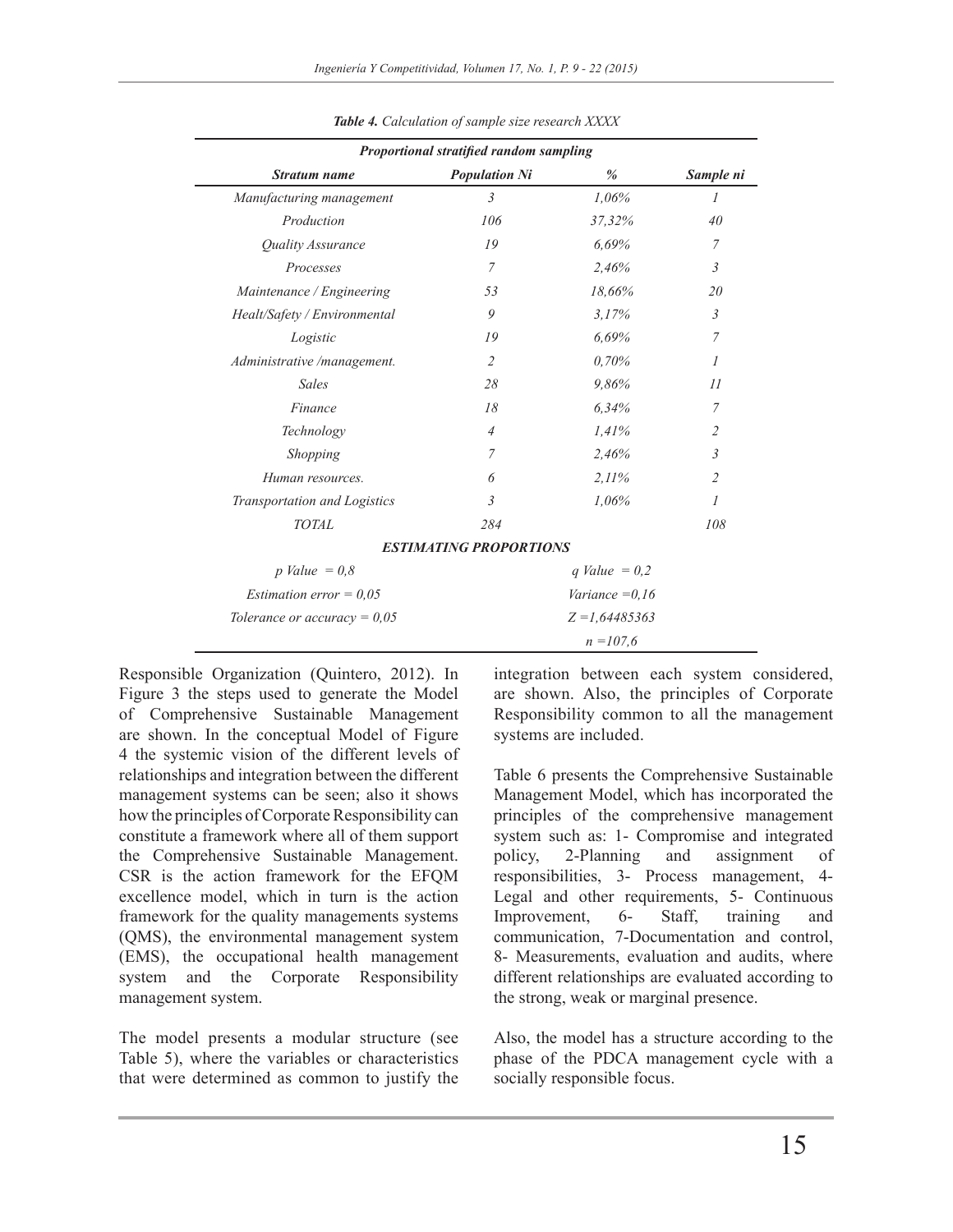

*Figure 3. The proposed model generation*



*Figure 4. QMS: Quality Management System, EMS: Environmental Management System, OHMS: Occupational Health Management System , IMS: Integrated Management System, GSR :Guidance on Social Responsibility*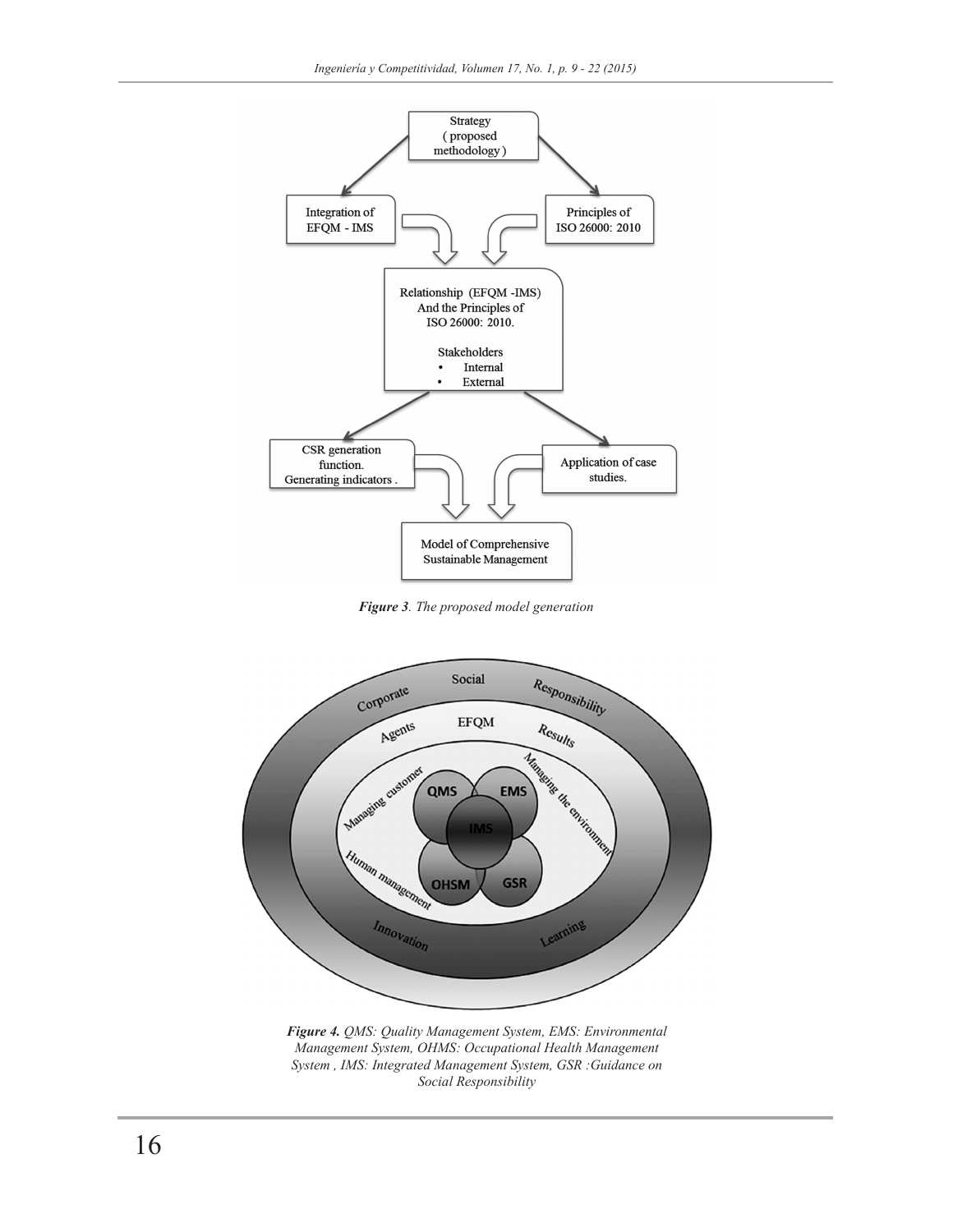| <b>INTEGRATED MODEL</b>                                                                                            |                       |                  | norms of behavior.      | <b>PRINCIPLES OF SOCIAL RESPONSIBILITY. Transparency. Respect. Ethical</b><br>behavior. Respect for human rights. Respect for the law. Respect international |                            |
|--------------------------------------------------------------------------------------------------------------------|-----------------------|------------------|-------------------------|--------------------------------------------------------------------------------------------------------------------------------------------------------------|----------------------------|
|                                                                                                                    | <b>GTC</b><br>180: RS | EFQM:2010        | <b>ISO</b><br>9001:2008 | <b>ISO</b><br>14001:2004                                                                                                                                     | <b>OHSAS</b><br>18001:2007 |
| <b>BLOCK 1. Integrated Management</b><br>Systems.                                                                  |                       |                  |                         |                                                                                                                                                              |                            |
| PDCA Cycle                                                                                                         | $\boldsymbol{X}$      | $\theta$         | X                       | $\boldsymbol{X}$                                                                                                                                             | $\boldsymbol{X}$           |
| Prevention principles                                                                                              | X                     | $\theta$         | X                       | X                                                                                                                                                            | X                          |
| Process Management                                                                                                 | X                     | $\boldsymbol{X}$ | X                       | $\boldsymbol{X}$                                                                                                                                             | X                          |
| Similiar evidence base                                                                                             | $\boldsymbol{X}$      | $\theta$         | X                       | $\boldsymbol{X}$                                                                                                                                             | X                          |
| <b>BLOCK 2. Relationship</b><br><b>INTEGRATED MANAGEMENT</b><br>SYSTEM WITH EFOM MODEL                             |                       |                  |                         |                                                                                                                                                              |                            |
| Commitment and comprehensive<br><i>policy.</i>                                                                     | X                     | X                | X                       | X                                                                                                                                                            | $\boldsymbol{X}$           |
| Planning and assignment of<br>responsibilities.                                                                    | $\boldsymbol{X}$      | X                | X                       | X                                                                                                                                                            | X                          |
| Managing by Processes.                                                                                             | $\boldsymbol{X}$      | X                | X                       | $\boldsymbol{X}$                                                                                                                                             | $\boldsymbol{X}$           |
| Legal and other requirements.                                                                                      | $\boldsymbol{X}$      | X                | $\boldsymbol{X}$        | $\boldsymbol{X}$                                                                                                                                             | $\boldsymbol{X}$           |
| Staff training and communication.                                                                                  | $\boldsymbol{X}$      | X                | X                       | $\boldsymbol{X}$                                                                                                                                             | $\boldsymbol{X}$           |
| Documentation and control.                                                                                         | $\boldsymbol{X}$      | X                | X                       | X                                                                                                                                                            | $\boldsymbol{X}$           |
| Continuous improvement.                                                                                            | $\boldsymbol{X}$      | X                | X                       | $\boldsymbol{X}$                                                                                                                                             | $\boldsymbol{X}$           |
| Measurement, evaluation and<br><i>auditing.</i>                                                                    | X                     | X                | X                       | $\boldsymbol{X}$                                                                                                                                             | $\boldsymbol{X}$           |
| BLOCK 3. Relationship of<br>integrated management systems<br>and EFOM model with CSR (Focus<br>from Stakeholders). |                       |                  |                         |                                                                                                                                                              |                            |
| Relationship Market Value -<br>Quality. Shareholders / investors.<br>Customers / suppliers.                        | $\boldsymbol{X}$      | X                | X                       | $\boldsymbol{X}$                                                                                                                                             | $\boldsymbol{X}$           |
| Relationship occupational health<br>with Human Resource.                                                           | $\boldsymbol{X}$      | X                | X                       | $\boldsymbol{X}$                                                                                                                                             | X                          |
| Relationship IMS - Community -<br>society.                                                                         | $\boldsymbol{X}$      | $\boldsymbol{X}$ | X                       | X                                                                                                                                                            | $\boldsymbol{X}$           |
| Relationship IMS - Government -<br>legal requirements.                                                             | X                     | X                | X                       | X                                                                                                                                                            | X                          |

*Table 5. Modular structure. Model of integrated sustainable management. X= strong presence; 0 = weak presence; ▲= marginal presence*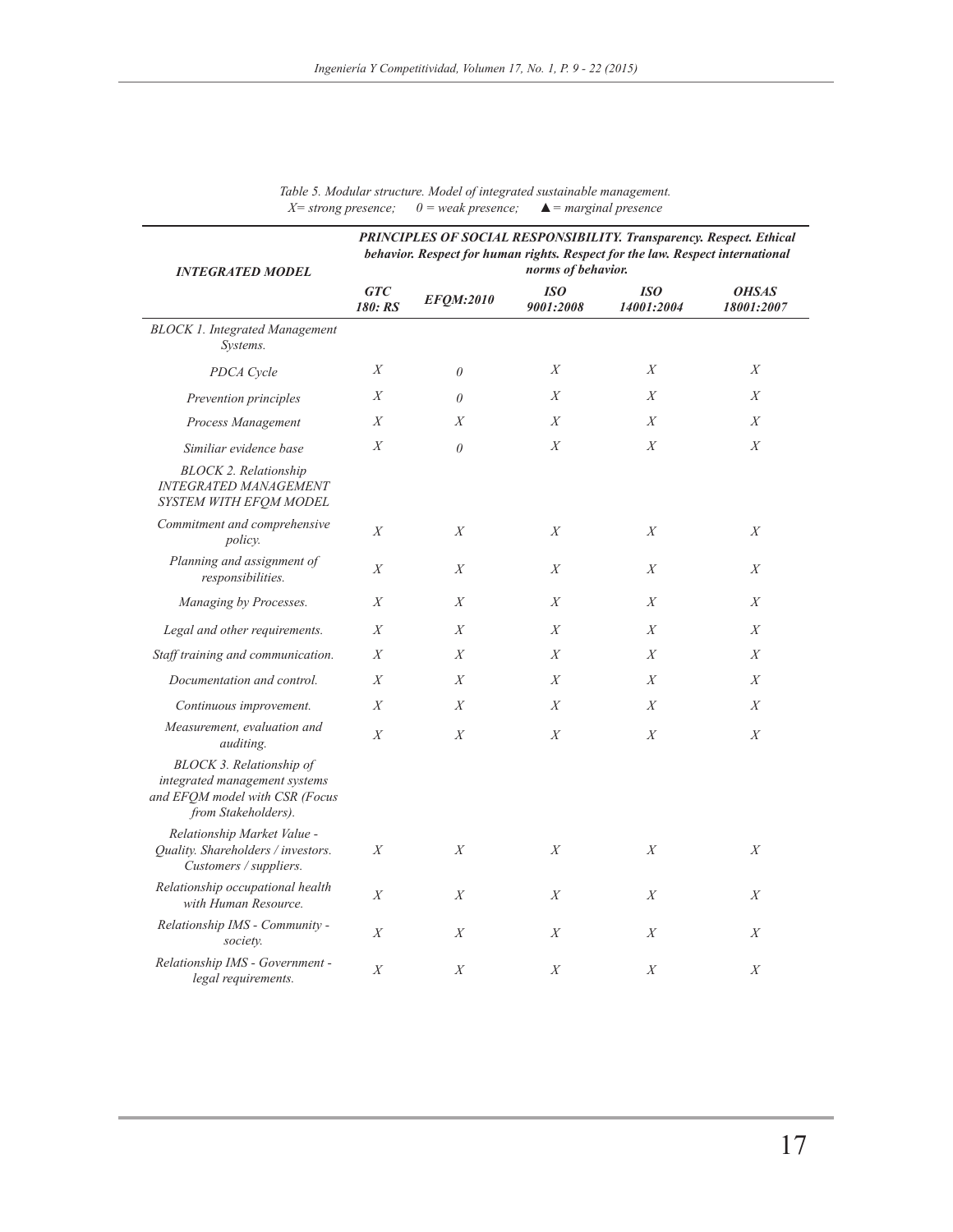|                                                                                                                                              |                                             |                                                                      | ×                                                     | ×                                                     | ×                            | ×                            | ×                                                     | ×                                          | ×                                | ×                                |                                                       | ×                                       | ×                            | ×                                              |                   |
|----------------------------------------------------------------------------------------------------------------------------------------------|---------------------------------------------|----------------------------------------------------------------------|-------------------------------------------------------|-------------------------------------------------------|------------------------------|------------------------------|-------------------------------------------------------|--------------------------------------------|----------------------------------|----------------------------------|-------------------------------------------------------|-----------------------------------------|------------------------------|------------------------------------------------|-------------------|
|                                                                                                                                              |                                             |                                                                      | ×                                                     | ×                                                     | ×                            | ×                            | ×                                                     | ×                                          | ×                                | ×                                |                                                       |                                         | ×                            | ×                                              |                   |
|                                                                                                                                              |                                             | international<br>Respect for<br>behavior<br>po sutou                 | X                                                     | ×                                                     | ×                            | ×                            | ×                                                     | ×                                          |                                  | ×                                | ×                                                     | ×                                       | ×                            |                                                |                   |
|                                                                                                                                              | PRINCIPLES OF GUIDE ISO 26000 : 2010 OF SR. | the interests of<br><b>Stakeholders</b><br>Respect for               | ×                                                     | $\boldsymbol{\varkappa}$                              | ×                            | $\Join$                      | ×                                                     | ×                                          | ×                                | ×                                | $\star$                                               | ×                                       | ×                            | ×                                              | marginal presence |
|                                                                                                                                              |                                             | Respect<br>human<br>rights<br>for                                    | ×                                                     | ×                                                     | ×                            | ×                            | ×                                                     | ×                                          | ×                                | ×                                | ×                                                     |                                         | ×                            | ×                                              |                   |
| $\blacktriangle$ = marginal presence                                                                                                         |                                             | Respect<br>for the<br>law                                            | ×                                                     | ×                                                     | ×                            | ×                            | ×                                                     | $\circ$                                    | ×                                |                                  | ×                                                     |                                         | ×                            | ×                                              |                   |
|                                                                                                                                              |                                             | behavior<br>Ethical                                                  | ×                                                     | ×                                                     | ×                            | $\Join$                      | ×                                                     | $\circ$                                    | $\circ$                          | $\star$                          | $\star$                                               |                                         | $\boldsymbol{\varkappa}$     | ×                                              | presence<br>weak  |
| <b>Table 6.</b> Model of Comprehensive Sustainable Management with the principles of<br>Integrated Management System<br>$0$ = weak presence; |                                             | Fundamentals EFQM<br>Excellence Model<br>Transparency<br>2010.       | Leading with vision,<br>inspiration and<br>integrity. | Taking Responsibility<br>for a Sustainable<br>Future. | Adding value for<br>custome. | Managing by<br>Processes.    | Taking Responsibility<br>for a Sustainable<br>Future. | Achieving success<br>through people.       | partnerships.<br><b>Building</b> |                                  | Leading with vision,<br>inspiration and<br>integrity. | Nurturing creativity<br>and Innovation. | Adding value for<br>custome. | Achieving balanced<br>results.                 | $\circ$           |
| $X =$ strong presence;                                                                                                                       |                                             |                                                                      | 1. Commitment<br>and integrated<br>policy.            | 2. Planning and<br>responsibilities.<br>assignment of |                              | 3. Managing by<br>Processes. | 4. Legal and other<br>requirements.                   | communication.<br>training and<br>5. Staff |                                  | 6. Documentation<br>and control. | 7. Continuous<br>improvement.                         |                                         |                              | 8. Measurement,<br>evaluation and<br>auditing. |                   |
|                                                                                                                                              |                                             | Common Integrated Management<br>System Principles.<br>Accountability | the management /<br>Responsibility for<br>Policy      | Management<br>Resource<br>planning                    |                              |                              | Product realization                                   | , in phenomenon<br>and operation.          |                                  |                                  |                                                       |                                         |                              | Measurement,<br>improvement.<br>analysis and   | Strong presence   |
|                                                                                                                                              |                                             | Responsible Management<br>Cycle a Socially<br>approach               | Designing a new<br>plan of action.                    | (Diagnosis SR).<br>Current status                     |                              |                              | situation<br>Desired                                  | <i>(execution plan</i><br>of action / SR). |                                  |                                  |                                                       |                                         |                              | measurement.<br>Evaluation,<br>monitoring,     | X                 |
|                                                                                                                                              |                                             |                                                                      | Plan                                                  |                                                       |                              |                              | $\mathcal{D}o$                                        |                                            |                                  |                                  |                                                       |                                         |                              | Check<br>/ Act                                 |                   |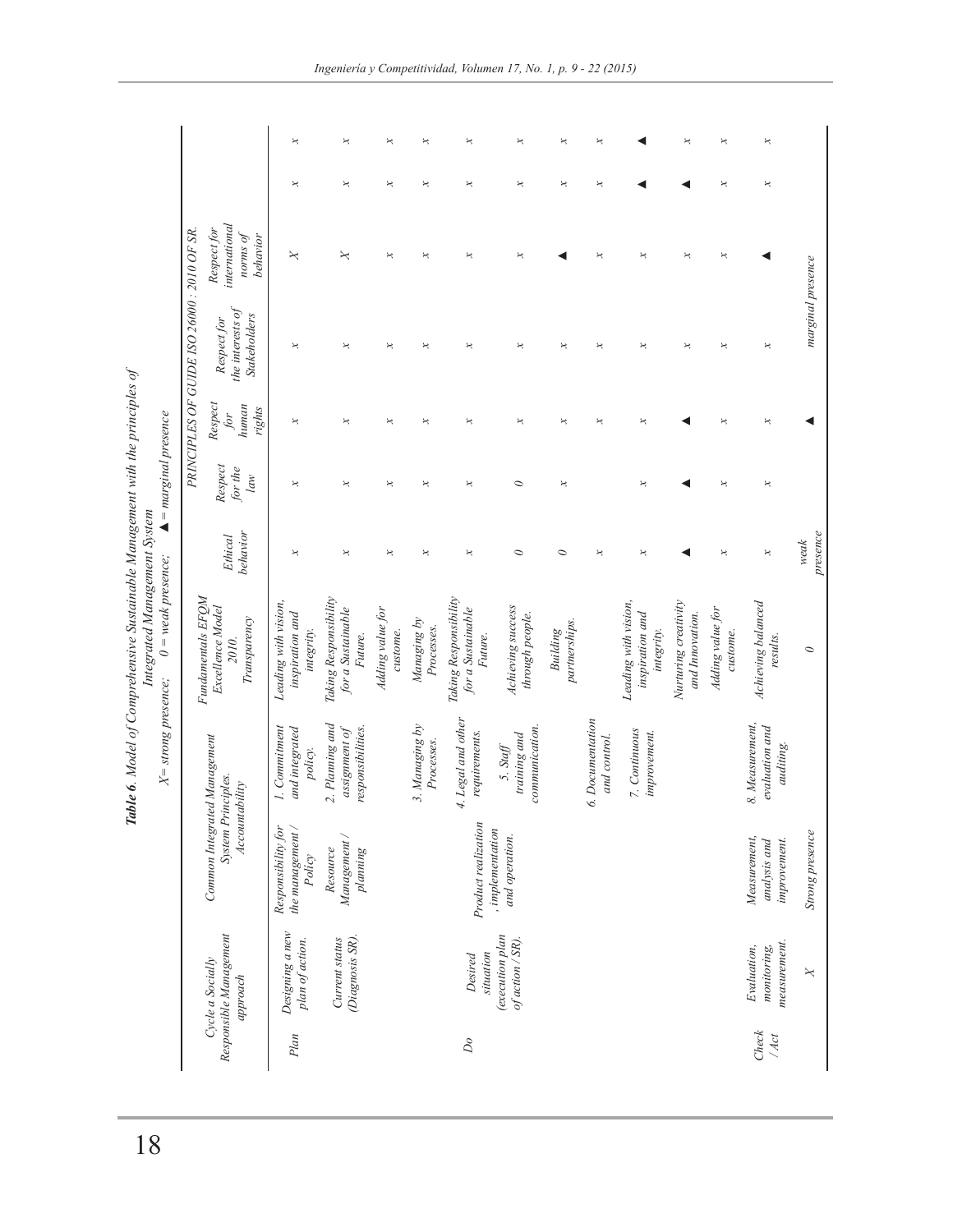|                                                                 |                                                                  |                                                    | $X =$ strong presence;                                   | $0$ = weak presence;                                         | Table 7. Relationship between indicators and Stakeholders      | $\blacktriangle$ = marginal presence                                                                                                                                                                                                   |                                                                                                                       |                                                                                  |
|-----------------------------------------------------------------|------------------------------------------------------------------|----------------------------------------------------|----------------------------------------------------------|--------------------------------------------------------------|----------------------------------------------------------------|----------------------------------------------------------------------------------------------------------------------------------------------------------------------------------------------------------------------------------------|-----------------------------------------------------------------------------------------------------------------------|----------------------------------------------------------------------------------|
| Cycle a Socially                                                |                                                                  |                                                    | <b>EFOM</b> Excellence<br><b>Fundamentals</b>            | <b>STAKEHOLDERS</b>                                          |                                                                |                                                                                                                                                                                                                                        |                                                                                                                       |                                                                                  |
| Management<br>Responsible<br>approx a                           | <b>Common Integrated Management</b><br><b>System Principles.</b> |                                                    | Consumers/<br>Model 2010.<br>Customers                   | Providers                                                    | <b>Human Resources</b>                                         | Community / Environment                                                                                                                                                                                                                | Government/Legal<br>Requirements                                                                                      |                                                                                  |
| Current situation<br>Designing a new<br>plan of action.<br>PLAN | the management /<br>Responsibility for<br>Policy                 | Commitment and<br>integrated policy.               | vision, inspiration<br>Leading with<br>and integrity.    |                                                              |                                                                | policy, environmental, OHS.<br>*Perceived organizational<br>available for management<br>* Knowledge of quality<br>*Knowledge resources<br>Management Systems<br>* Degree of manual<br>quality knowledge<br>commitment with<br>systems. | product satisfaction.<br>responsibility of the<br>$*Enviromental$<br>*Perception of<br>environmental<br>organization. |                                                                                  |
|                                                                 | Management /<br>Resource                                         | responsibilities.<br>assignment of<br>Planning and | for a Sustainable<br>Responsibility<br>Future.<br>Taking | * Satisfaction quality<br>environmental and<br>requirements, |                                                                | Occupational Health Program<br>and the Joint Committee on<br>* Level of knowledge of                                                                                                                                                   | 's Environmental<br>the organization<br>* Perception of                                                               |                                                                                  |
|                                                                 | planning                                                         | Managing by<br>Processes.                          | Managing by<br>Processes.                                | security.                                                    |                                                                | Occupational Health                                                                                                                                                                                                                    | Management System.                                                                                                    |                                                                                  |
|                                                                 |                                                                  | Legal and other<br>requirements.                   | for a Sustainable<br>Future.<br>Responsibility<br>Taking |                                                              |                                                                |                                                                                                                                                                                                                                        |                                                                                                                       | legal compliance<br>* Perception                                                 |
| $\overline{D}O$                                                 | Product                                                          | Staff training and<br>communication.               | Achieving success<br>through people.                     |                                                              |                                                                | * Rate responsibility to run activity<br>in terms of Occupational Health.<br>and Occupational Health.<br>* Communication quality<br>policy, Environmental                                                                              |                                                                                                                       | Occupational Health<br>Management System,<br>System Gestiñon in<br>Environmental |
| $(execution$ plan of<br>Desired situation<br>action / SR).      | implementation<br>and operation.<br>realization,                 |                                                    | partnerships.<br>Building                                |                                                              |                                                                |                                                                                                                                                                                                                                        |                                                                                                                       |                                                                                  |
|                                                                 |                                                                  |                                                    | vision, inspiration<br>Leading with<br>and integrity.    |                                                              |                                                                |                                                                                                                                                                                                                                        |                                                                                                                       |                                                                                  |
|                                                                 |                                                                  | improvement.<br>Continuous                         | creativity and<br>Innovation.<br>Nurturing               |                                                              |                                                                |                                                                                                                                                                                                                                        |                                                                                                                       |                                                                                  |
|                                                                 |                                                                  |                                                    | Adding value for<br>custome.                             | satisfaction.<br>* Customer                                  | environmental, safety.<br>requirements quality,<br>*Compliance | improvements in personal<br>* Perception of<br>work.                                                                                                                                                                                   |                                                                                                                       |                                                                                  |
| CHECK / ACT<br>measurement.<br>Evaluation,<br>monitoring,       | Measurement,<br>improvement.<br>analysis and                     | evaluation and<br>Measurement,<br>auditing.        | balanced results.<br>Achieving                           |                                                              |                                                                |                                                                                                                                                                                                                                        |                                                                                                                       |                                                                                  |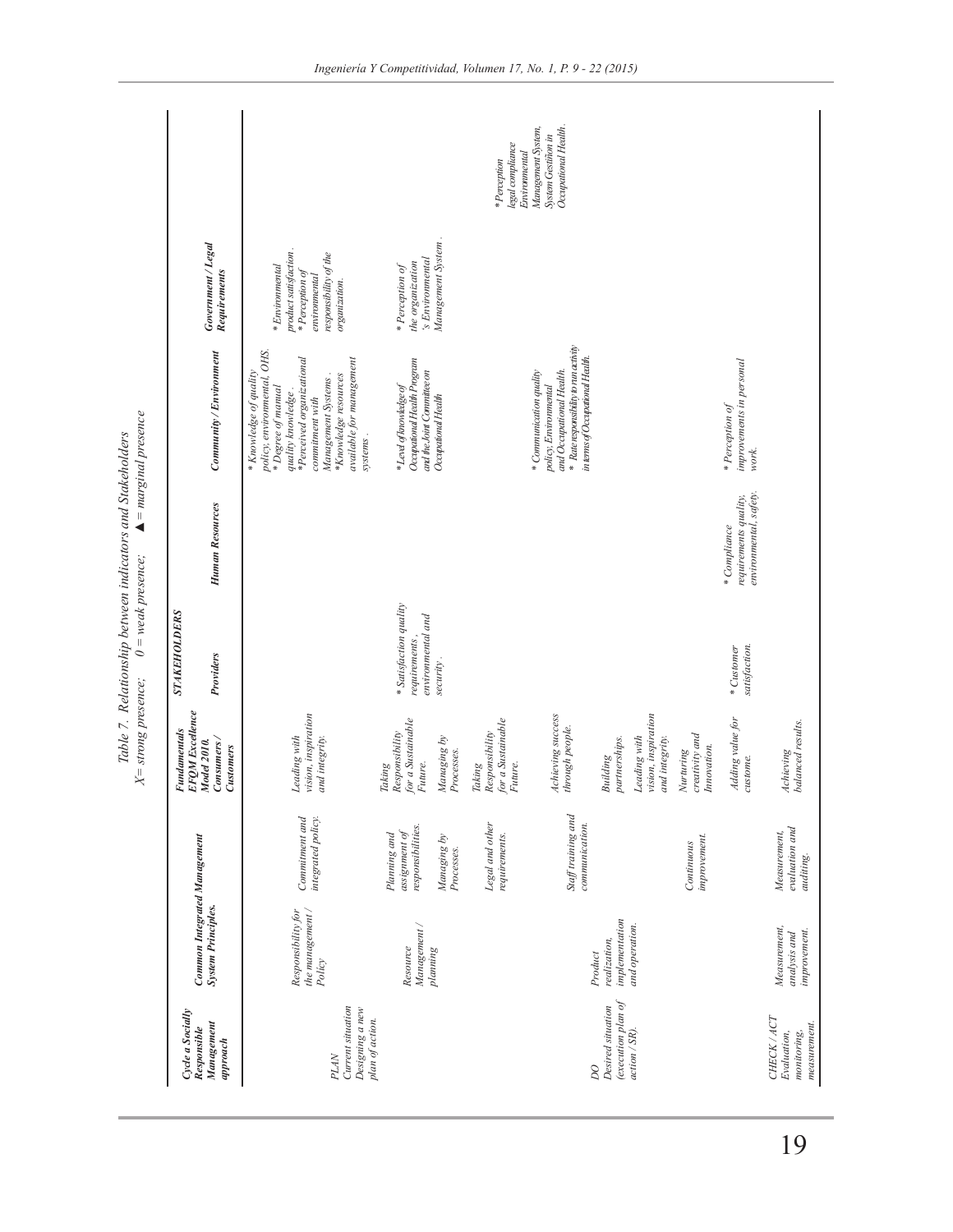The case studies were developed with two organizations that represent local and national industry in Colombia, and they willingly participated in this step of this research project.

As a part of the practical application y according to the proposed methodology, a survey was done, so the answers gave the information input needed to finish our work.

### **3.2 CSR indicators**

As a complement to the Comprehensive Sustainable management model, we present the suggested indicators, previously determined and justified, based on the Guide for the elaboration of Sustainability Memoirs – GRI (GRI, 2002;GRI-G4, 2013; Quintero, 2012).

The indicators were generated taking into account the stakeholders affected according to the requirements of each management system and the guidelines presented in SR ISO 26000.2010 and the GTC 180. Table 7 shows these indicators for each stakeholder.

## **4. Conclusions**

The current context of high competitiveness, due to the presence of open markets and globalization, enhances the importance that quality, environmental and occupational health management systems have acquired at a global level.

The aforementioned systems do have a close relationship with the EFQM excellence model, as it was proven. Thus, if the systems are implemented, los requirements of the EFQM model can be fulfilled in a much simpler way.

The synergy between the different management systems and the guiding principles and foundations of corporate responsibility, based on the ISO 26000:2010 international guidelines and the Colombian norm GTC 180 on Corporate Responsibility was proven. An important issue that has to be mentioned is the decision to include the PCDA cycle with a socially responsible approach, after reviewing what was said in the GTC 180 about Social Responsibility.

A management cycle with this approach is applicable to systems that can integrate a single management system, using common elements of every part of the cycle, involving the principles of corporate responsibility, for each action, that is what constitutes COMPREHENSIVE SUSTAINABLE MANAGEMENT.

Thus, the principles of social responsibility come into the spotlight; the ethical alignment is a focal point for the execution of the continuous improvement cycle and the social responsibility principles mentioned in the international norm ISO  $26000 \cdot 2010$  have to be taken into consideration.

The proposed model can be a interesting contribution for any improvement or implementation initiative of a Corporate Social Responsibility program. However, the model presents general guidelines that have to be adjusted to each particular case.

It is important to remark that the results we obtained come from a novel research approach, and that we have not found similar values and indicators in the academic literature.

Another noteworthy aspect is that this is an individual measurement and that it comes from an organization-specific analysis. Thanks to the percent-based scale, which we used to measure the data we gathered, the values we obtain correspond to a specific degree of development of the variable we measured.

We can conclude, based on the results obtained in this research project, that an organization can use the percentage obtained in the degree of maturity of its management systems as a proxy for its performance in regards to the development of its CSR. This is due to the fact that the more the organization complies with the requirements of the management systems, the more it will be in compliance with the principles of the CSR, based on the relationships that were demonstrated in this research.

Therefore, we contend that we propose a novel model to determine the degree of development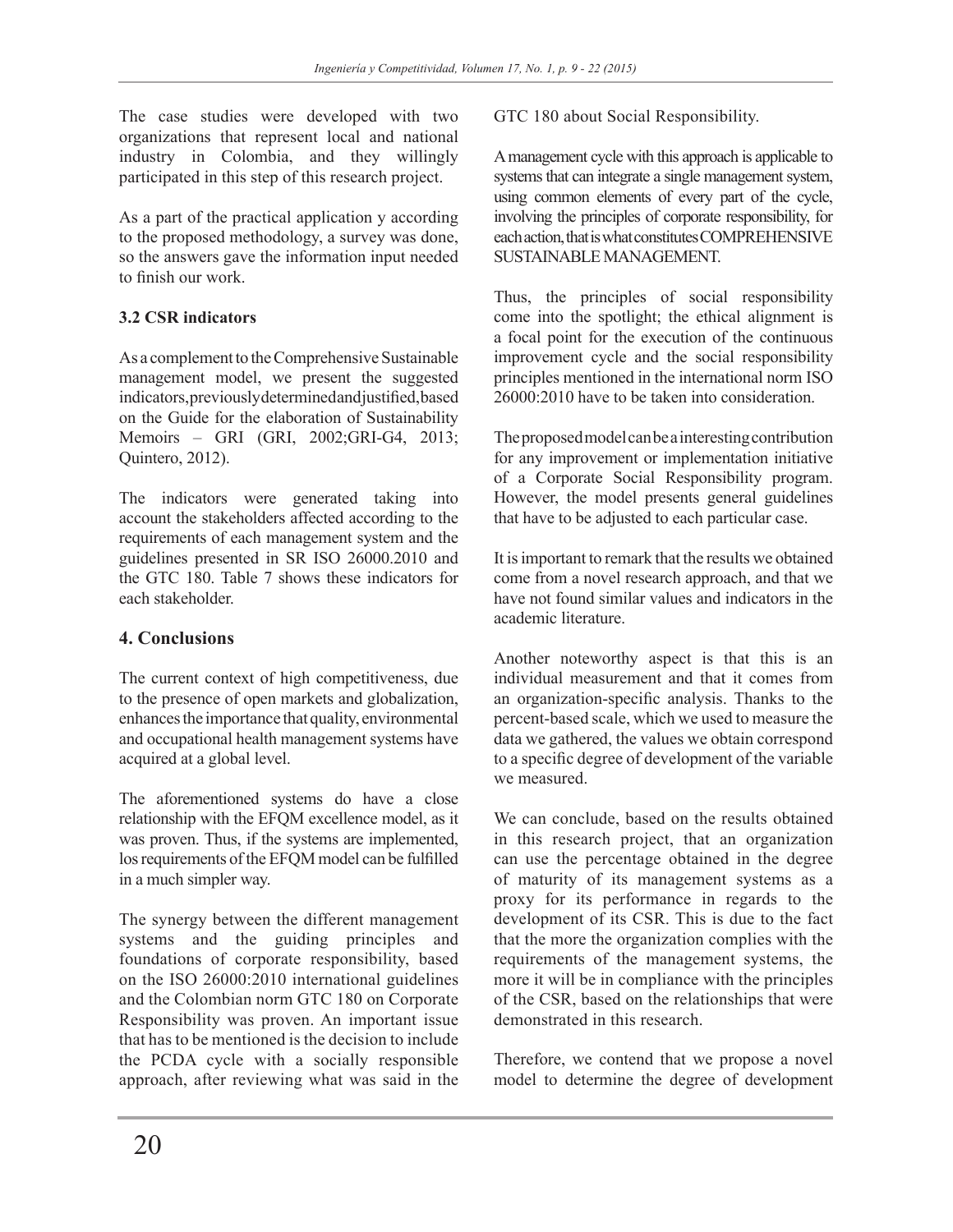of Corporate Social Responsibility in an organization with an approach that comes from the quality, environment and occupational health management systems.

## **5. References**

Atehortúa, H. (2008). Responsabilidad social empresarial: entre la ética discursiva y la Racionalidad técnica. *Revista Escuela de Administración de Negocios*, (62), 125-139.

Bonache, J. (1999). El estudio de casos como estrategia de construcción teórica: características, críticas y defensas. *Cuadernos de Economía y Dirección de la Empresa*, (3),123-140.

CCE (Comisión de las Comunidades Europeas) (2001). *Libro Verde: Fomentar un marco europeo para la Responsabilidad Social de las empresas.* Documento preparado para la Unión Europea. Brussels.

Cortina, A. (2003). *Construir Confianza. Ética de la Empresa en la sociedad de la información y las comunicaciones.* Madrid, Spain: Editorial Trotta S.A.

Cortina, A. (2005). *Ética de la Empresa. Claves para una nueva cultura empresarial.* Seventh Edition. Madrid, Spain: Editorial Trotta S.A.

EFQM. (2010). *Introducing the EFQM Excellence Model 2010.* Extracted in 2010 from: http:// www.efqm.org/en/PdfResources/EFQMModel \_Presentation.pdf

FORO DE EXPERTOS. Ministry of Work and Immigration (2005). *I, II y III Sesión de trabajo de foro de expertos en RSE. Definición y Ámbito de la RSE.* Spain. Extracted in 2008 from: http:// gencat.es/treball/doc/doc\_56906710\_1.pdf.

Galeano, M. (2004). Estudio cualitativo de caso: el interés por la singularidad. In: *Estrategias de investigación social cualitativa. El giro de la mirada.* Medellín, Colombia: La Carretera Editores, (Capítulo 2).

García-Marzá, D. (2006). Ética empresarial: Un marco para la definición y gestión de la Responsabilidad

Social Corporativa. In: *Mitos y Realidades de la Responsabilidad Social Corporativa en España. Un enfoque multidisciplinar.* Navarra, Spain: Editorial Aranzadi S.A., (Capítulo 3).

GRI - G4 (Global Reporting Initiative) (2013). *SUSTAINABILITY REPORTING GUIDELINES.*  Extracted from: https://www.globalreporting.org/ reporting/g4/Pages/default.aspx GRI (Global Reporting Initiative) (2002).

*Guía para la Elaboración de Memorias de Sostenibilidad sobre el desempeño económico, ambiental y social de la empresa.* Extracted from: www.globalreporting.org

GTC 180. (2008). *Guía Técnica Colombiana en responsabilidad social.* Bogotá, D.C., Colombia: Edited by Instituto Colombiano de Normas Técnicas y Certificación (ICONTEC).

ISO. (2005). ISO 9000. *Norma internacional. Certified Translation. Sistemas de gestión de la calidad - Fundamentos y vocabulario.* Switzerland. ISO Copyright office.

ISO (2010). ISO 26000. *Norma Internacional. Official Translation. Guía de responsabilidad social.*  Spanish versión. Switzerland. ISO Copyright office.

Martínez, P. (2006). El método de estudio de caso. Estrategia metodológica de la Investigación científica. *Revista Pensamiento y Gestión*. (20), 165-193.

Mellado, Ma. D. (2006) *La gestión integrada de la calidad, el medio ambiente y la prevención de riesgos laborales en las organizaciones*. Madrid: Editorial Universitaria Ramón Areces.

NTC-ISO 14001:2004 (2004). *Norma Técnica Colombiana. Sistemas de gestión ambiental. Requisitos con orientación para su uso.* Bogotá, D.C. Colombia: Edited by Instituto Colombiano de Normas Técnicas y Certificación (ICONTEC).

NTC-ISO 9001:2008 (2008). *Norma Técnica Colombiana. Sistemas de gestión de la calidad requisitos.* Bogotá, D.C., Colombia: Editada por el Instituto Colombiano de Normas Técnicas y Certificación (ICONTEC).